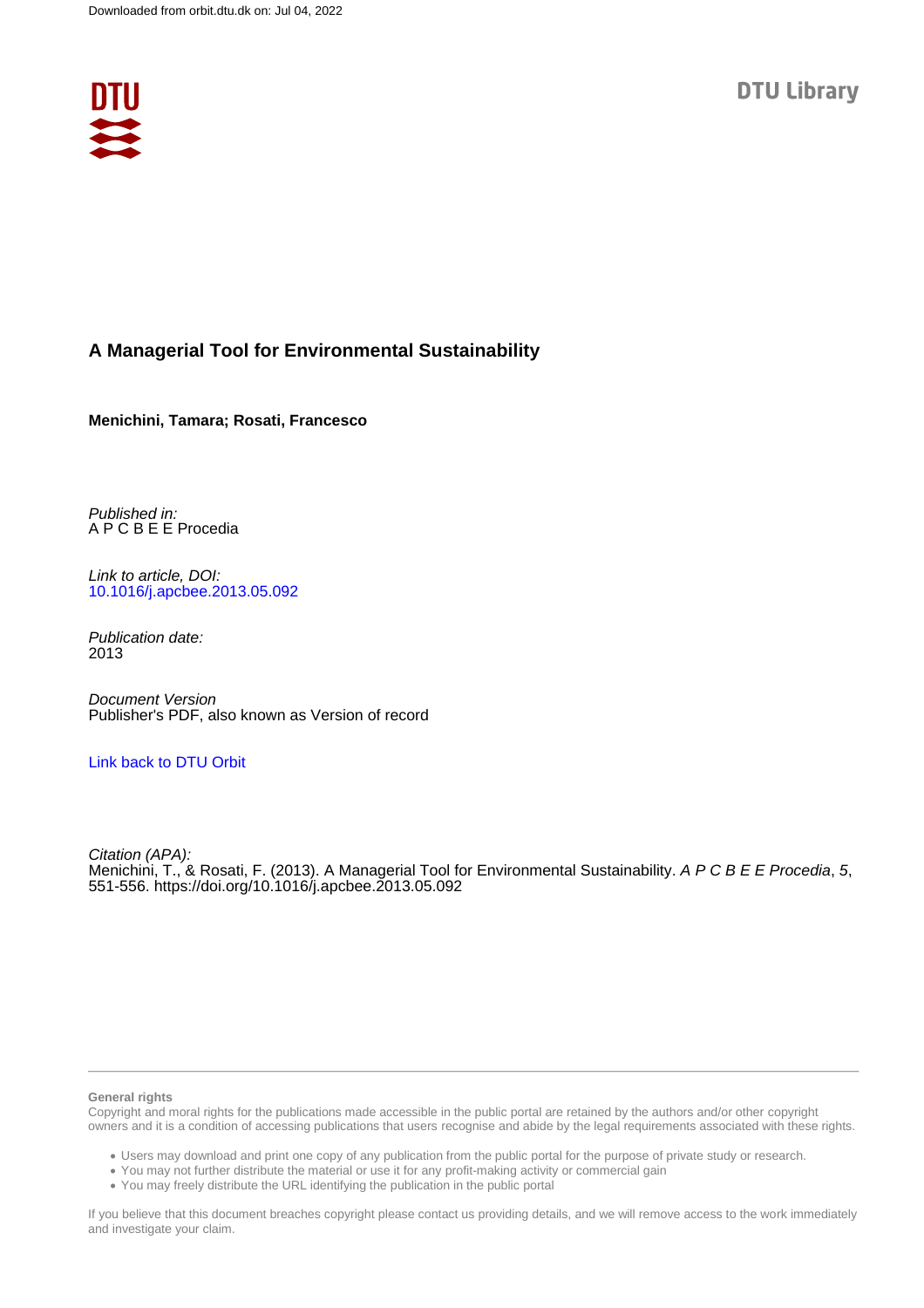

Available online at www.sciencedirect.com



**Procedia APCBEE** 

APCBEE Procedia 5 (2013) 551 - 556

www.elsevier.com/locate/procedia

# ICESD 2013: January 19-20, Dubai, UAE

# A Managerial Tool for Environmental Sustainability

# Tamara Menichini and Francesco Rosati

*Department of*

#### **Abstract**

Several frameworks, roadmaps and tools have already been proposed for supporting sustainability management, however, they do not comprehensively consider environmental sustainability and business performance. In order to fill this gap, in this paper a two-dimensional tool is proposed. It is based on two sustainability dimensions: the "Sustainability Progress" dimension and the "Environmental Sustainability" dimension. The "Sustainability Progress" dimension assesses the stage of the CSR-environmental culture evolution in an organization. The "Environmental Sustainability" dimension indicates the firm involvement in CSR-environmental practices. The tool allows positioning a company in terms of environmental sustainability among its competitors and provides strategic guidelines for sustainability improvement.

© 2013 The Authors. Published by Elsevier B.V. Open access under CC BY-NC-ND license. Selection and peer review under responsibility of Asia-Pacific Chemical, Biological & Environmental Engineering Society

*Keywords:* CSR; Environmental sustainability; GRI; Sustainability management.

## **1. Introduction**

The contemporary corporations are increasingly pushed by their stakeholders to achieve a balance between environmental and business needs and to engage, effectively, in environmental protection [1]. Moreover, the recent 'Stern Review on the Economics of Climate Change' [2] and 'The Economist' inquiry on climatic changes [3], just to name a few, show that environmental sustainability is a problem of great relevance for companies [4]; this is true especially for those companies competing in industries with significant environmental impact [5] like the energy industry (e.g. the petroleum industry, the gas industry, the electrical power industry, the coal industry, the nuclear power industry, the renewable energy industry) [6]-[7]. For this

2212-6708 © 2013 The Authors. Published by Elsevier B.V. Open access under [CC BY-NC-ND license.](http://creativecommons.org/licenses/by-nc-nd/3.0/)

Selection and peer review under responsibility of Asia-Pacific Chemical, Biological & Environmental Engineering Society doi: 10.1016/j.apcbee.2013.05.092

Corresponding author. Tel.: 0039-06-7259-7208; fax: 0039-06-7259-7951.

*E-mail address*: francesco.rosati@uniroma2.it.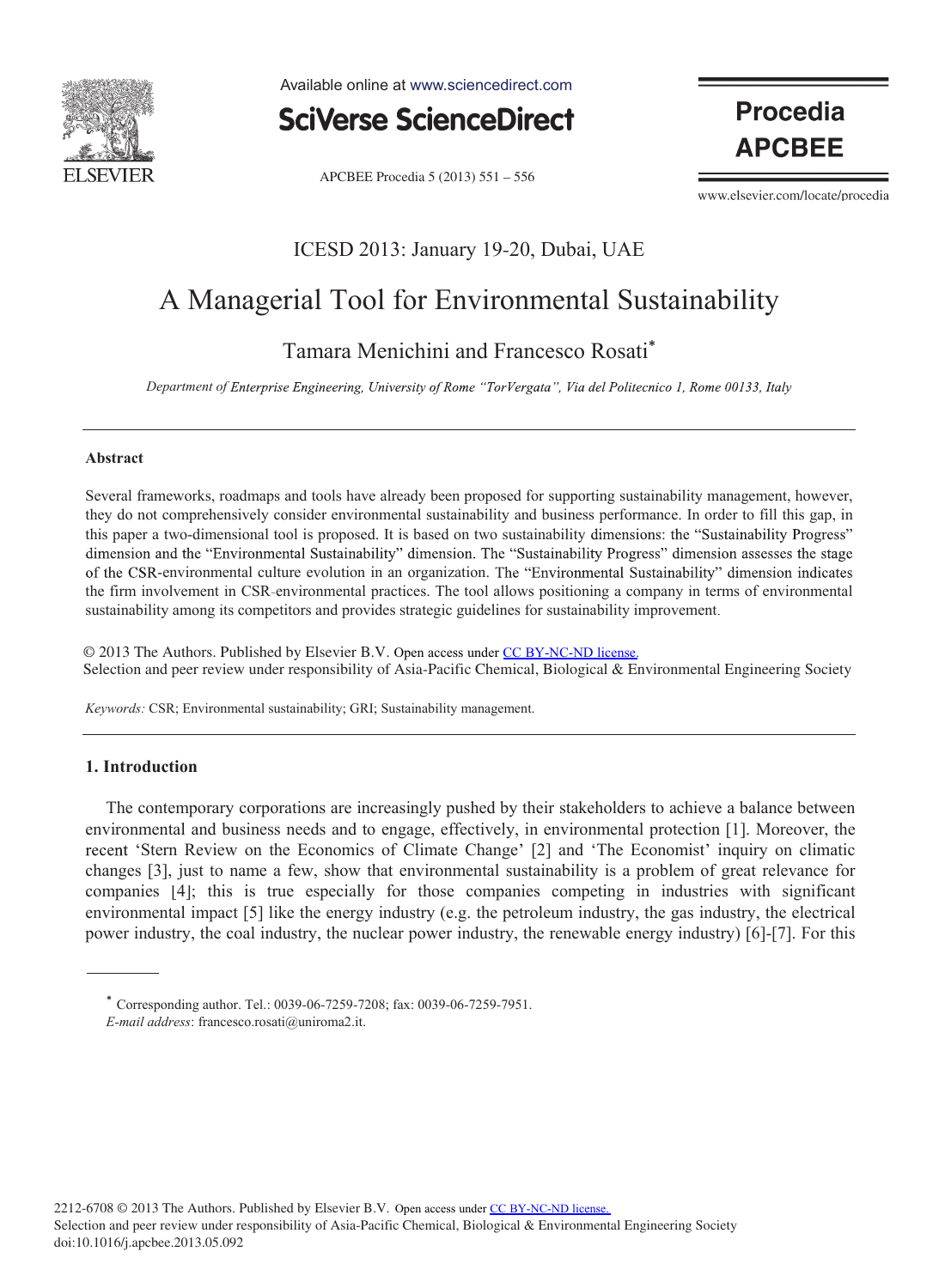kind of companies, the issue of environmental sustainability is so important that the accountability of their social and environmental policies, which is summarized in the well known acronym CSR (Corporate Social Responsibility) is, first and foremost, the 'management of sustainability' [8]. Following this lead, in this paper a tool for assessing environmental sustainability of companies, for positioning company sustainability among competitors and for deciding CSR paths is proposed. Particularly, a sustainability path that a company follows can be identified by repeated observations of its position in the proposed tool. Such analysis of the company CSR evolution supports managers in understanding and handling CSR improvement initiatives. Finally, the tool can be considered as a map for assessing the relationship among firm sustainability vision, operations and company outcomes, turning CSR-driven opportunities in competitive advantages. The paper is organized as follows: in the next section a literature review provides the theoretical foundations of the sustainability management tool, proposed in section 3; lastly, in section 4 some considerations conclude the paper.

## **2. Literature review**

'Sustainability means being able to satisfy current needs without compromising the possibility for future [9]. It is about the proper use of natural resources by taking into consideration resource consumption on both present and future quality of life [10]. As a consequence, energy companies need to generate balanced and integrated performances in both economic and environmental lines and to satisfy the needs of inter-generational equity. As stakeholders are more and more interested in environmental protection, companies have to assess whether or not their operations are sustainability-driven. Moreover, as many companies still manage their businesses regardless of sustainability and consider it only when preparing environmental reports [11], performance assessment along with sustainability consideration becomes even more urgent. But, as stakeholders are becoming increasingly skeptical about CSR, a generalist and widespread approach to CSR is not able to impact effectively on stakeholders and, therefore, it cannot lead to any sustainable competitive advantage. This is particularly true for energy companies. In this regard it is possible to think, for example, what kind of impact may have, nowadays, generic CSR policies by a company like British Petroleum (BP) on its stakeholders. Actually, although BP has always presented itself as a model of excellence in CSR, it has been responsible for the worst environmental disaster in U.S. history (the Deepwater Horizon oil spill in the Gulf of Mexico) [12]; therefore, a proved inconsistencies among Environmental and Social Reports, CSR ratings and CSR outcomes can be detected and legitimate doubts about utility of generalist approaches to CSR and its reporting can be raised [13]-[14]. Nowadays managers, and especially those of energy companies, need decision support systems for managing intangible outcomes, such as quality, company image and sustainability [15]-[16], according to an efficiency perspective [17]-[18]- [19]: only in this way it is possible to pursue long-term competitiveness and to turn environmental sustainability constraints in business advantages. Only by employing strategy performance management tools for both managing and assessing company sustainability dimensions jointly to economic ones, it is possible to successfully assimilate and apply sustainability needs into energy companies.

#### **3. A two-dimensional tool for sustainability management**

In this paper, we propose a tool for sustainability management to support managers of companies characterized by a high environmental impact. The two-dimensional tool allows to assess jointly CSRenvironmental commitment and competitiveness, for positioning a company among competitors and for suggesting sustainability paths. The two-dimensional tool is based on two sustainability dimensions: the "Sustainability Progress" dimension and the "Environmental Sustainability" dimension. The "Sustainability Progress" dimension assesses the stage of the CSR-environmental culture evolution in an organization [20]-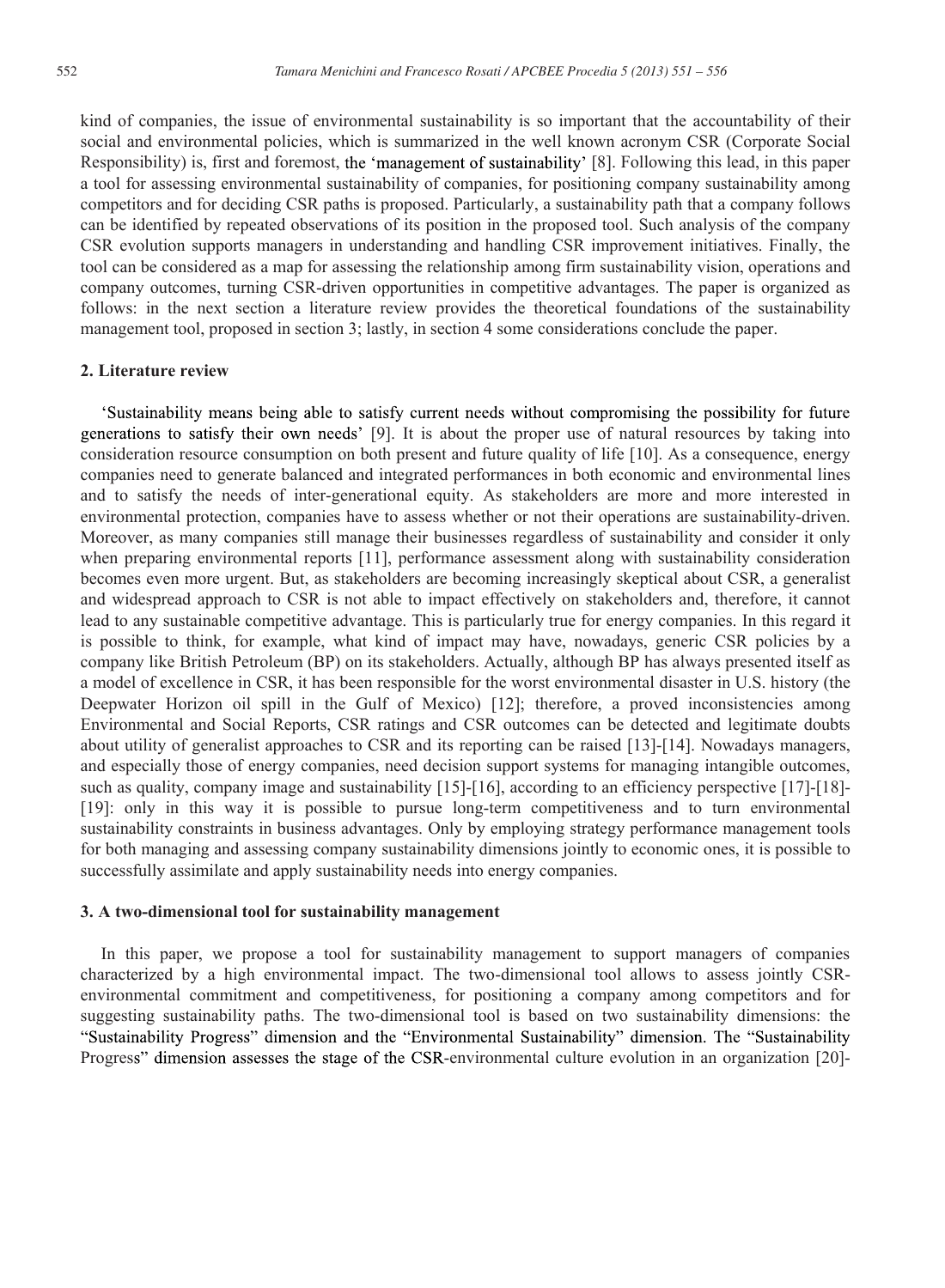[21], while the "Environmental Sustainability" dimension measures the company CSR efforts referring to the environmental dimension of the Global Reporting Initiative guidelines [22]. The "Sustainability Progress" dimension emphasizes how competitiveness is strategically related to a CSR-environmental culture in an organization. Indeed, a CSR-environmental culture allows a company to identify and to exploit new business opportunities and to pursue long-term competitiveness turning environmental sustainability constraints in business advantages. This dimension allows positioning companies in their stage of CSR-environmental cultural progress, according to the Carroll and Shabana's [20] CSR views and Maon et al. [21] model of CSR development stages (Table 1).

|  |  | Table 1. The Sustainability progress dimension |  |  |
|--|--|------------------------------------------------|--|--|
|--|--|------------------------------------------------|--|--|

|                                                                                  |  | CSR views [20] | Stages of CSR development [21] | Perspectives                 | CSR driven opportunities                                                            |
|----------------------------------------------------------------------------------|--|----------------|--------------------------------|------------------------------|-------------------------------------------------------------------------------------|
| dimension<br>$\infty$<br>$\infty$<br>rogre<br>≏<br>stainability<br>∍<br>$\omega$ |  | Broad view     | Transforming stage             | Change the game              | Competitive Advantage<br>Innovation<br>Differentiation<br>Employee-related benefits |
|                                                                                  |  |                | Strategizing stage             | Sustainability               | Customer-related benefits<br>Opening new markets<br>Reduced capital costs           |
|                                                                                  |  |                | Caring stage                   | Stakeholder<br>dialogue      | Risk management<br>Image improvement<br>Cost reductions, efficiency gains           |
|                                                                                  |  | Narrow view    | Capability-seeking stage       | Stakeholder<br>management    | Image improvement                                                                   |
|                                                                                  |  |                | Compliance-seeking stage       | Requirements                 | Cost reductions, efficiency gains                                                   |
|                                                                                  |  |                | Self-protecting stage          | Reputation<br>& Philanthropy | License to operate                                                                  |
|                                                                                  |  | No view        | Dismissing stage               | Winning at any cost          | No benefit                                                                          |

Maon et al. [21] describe three cultural phases about CSR-environmental progress: "CSR Reluctance", step by step progress of the CSR-environmental culture in a company and the business opportunities that this cultural evolution could offer (Table 1). The "Sustainability Progress" dimension increases with both the ability to responsibly handle social and environmental issues and the capacity to satisfy the needs of each stakeholder including shareholders. The awareness of their own position in the "Sustainability Progress" dimension enables companies to better exploit CSR-driven opportunities and effectively develop new CSR strategies [23]-[24]. The position of a company in this dimension is determined by its stage of CSRenvironmental culture progress (as described in Table 1) determined by means of Content Analysis applied to environmental reporting [25]. The "Environmental Sustainability" dimension is based on the GRI guidelines, which offer objective and standardized evaluation indexes, based on the information disclosed in the company France Controller Social Report (Figure 1).<br>
Social Report (Figure 1).<br>
Than et al. [21] desc<br>
Social Report (Figure 1).<br>
Subset of the subsetion of the stateholder including shind stakeholder including shind the state exp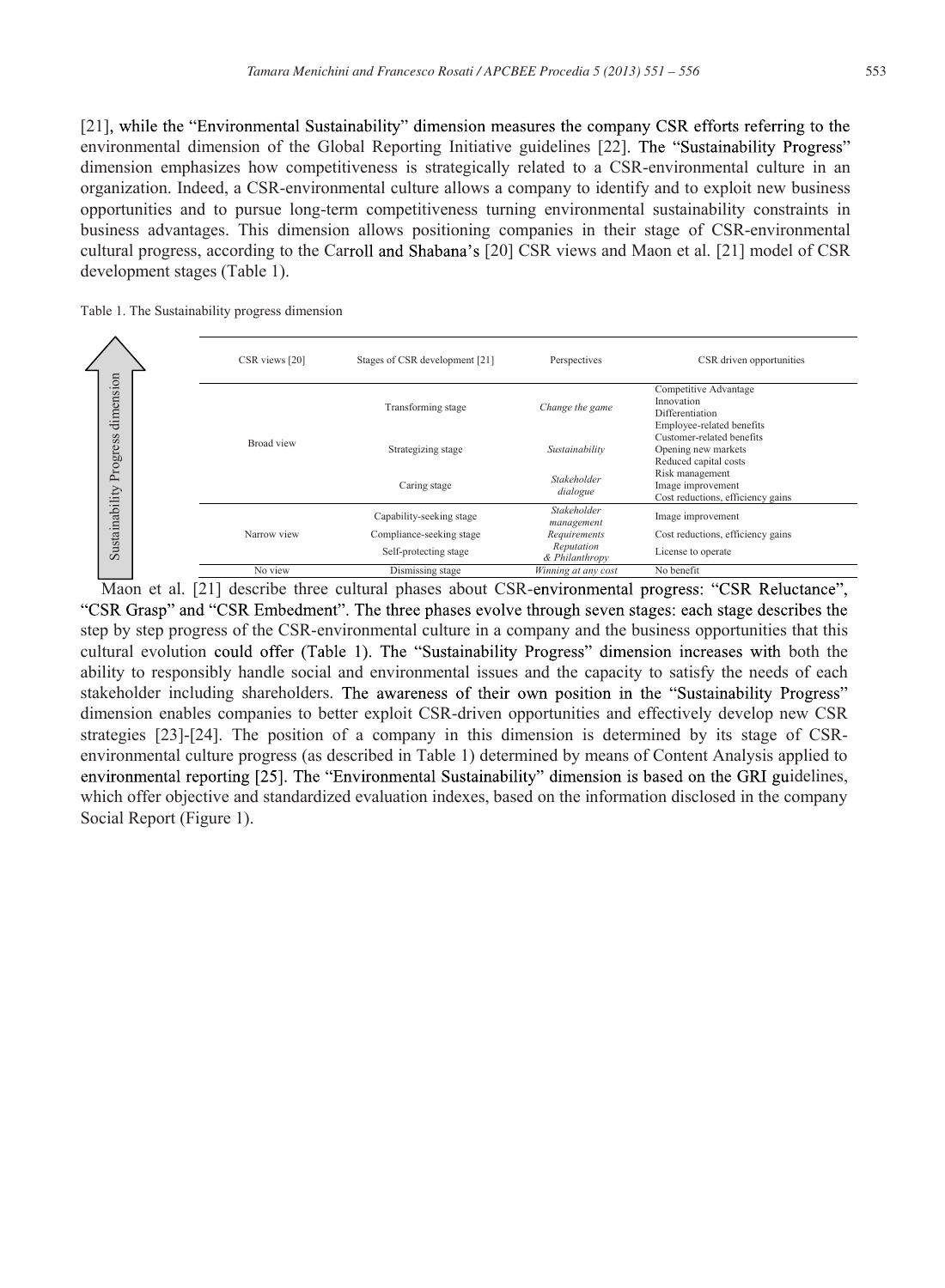

Fig. 1. The two-dimension sustainability management tool

The Environmental Sustainability index (ES) is calculated as the average percentage variation of the 30 GRI environmental indicators  $(EN_i)$  in the time period  $(t, t+n)$ :

$$
ES = \frac{1}{30} \sum_{i=1}^{30} \left[ \frac{EN_i(t+n) - EN_i(t)}{EN_i(t)} \right]
$$
 (1)

The value of ES (1) indicates the firm CSR-environmental efforts and it determines the position of a company on the "Environmental Sustainability" dimension (Figure 1): a positive ES describes a company committed to CSR-environmental practices (positioned on the right side); conversely, companies characterized by a negative ES are placed on the left side.

The position in the sustainability two-dimensional tool defines four typologies of companies:

- "Eco-villain" is characterized by a narrow CSR-environmental view (Table 1). The negative ES index depicts a lack of commitment in environmental sustainability.
- "Environmental awareness" is a company that has been evolving in terms of CSR-environmental culture. The negative ES index reflects the long-run effects of CSR cultural changes on sustainability performance: CSR-environmental practices need time to generate measurable outcomes.
- Environmental protection terizes a company fully involved in environmental sustainability, having crossed all the phases and stages of the CSR cultural progress (Table 1). The positive ES index reflects its noteworthy CSR-environmental efforts.
- "Environmental legislation compliance" describes a company that obtains a positive ES complying with  $\bullet$ compulsory environmental laws and regulations. In this case environmental sustainability is the result of a law-induced CSR and not the culmination of a CSR cultural growth.

A company can reach the environmental protection position by two different sustainability paths [26]:

- 1. Culture-induced sustainability path: the company becomes an environment paladin as result of a gradual process of CSR-environmental culture development;
- 2. Law-induced sustainability path: the company pursues sustainability by complying with environmental laws, becoming aware of environmental issues and, as a consequence, it develops the CSR-environmental culture.

The position of a company in the two-dimensional matrix describes its competitiveness in terms of capacity to turn environmental sustainability in a business opportunity. The sustainability path that the company has been following is identified by repeated observations of its position in the two-dimensional tool over time. The proposed analysis of the company CSR-environmental evolution can greatly support managers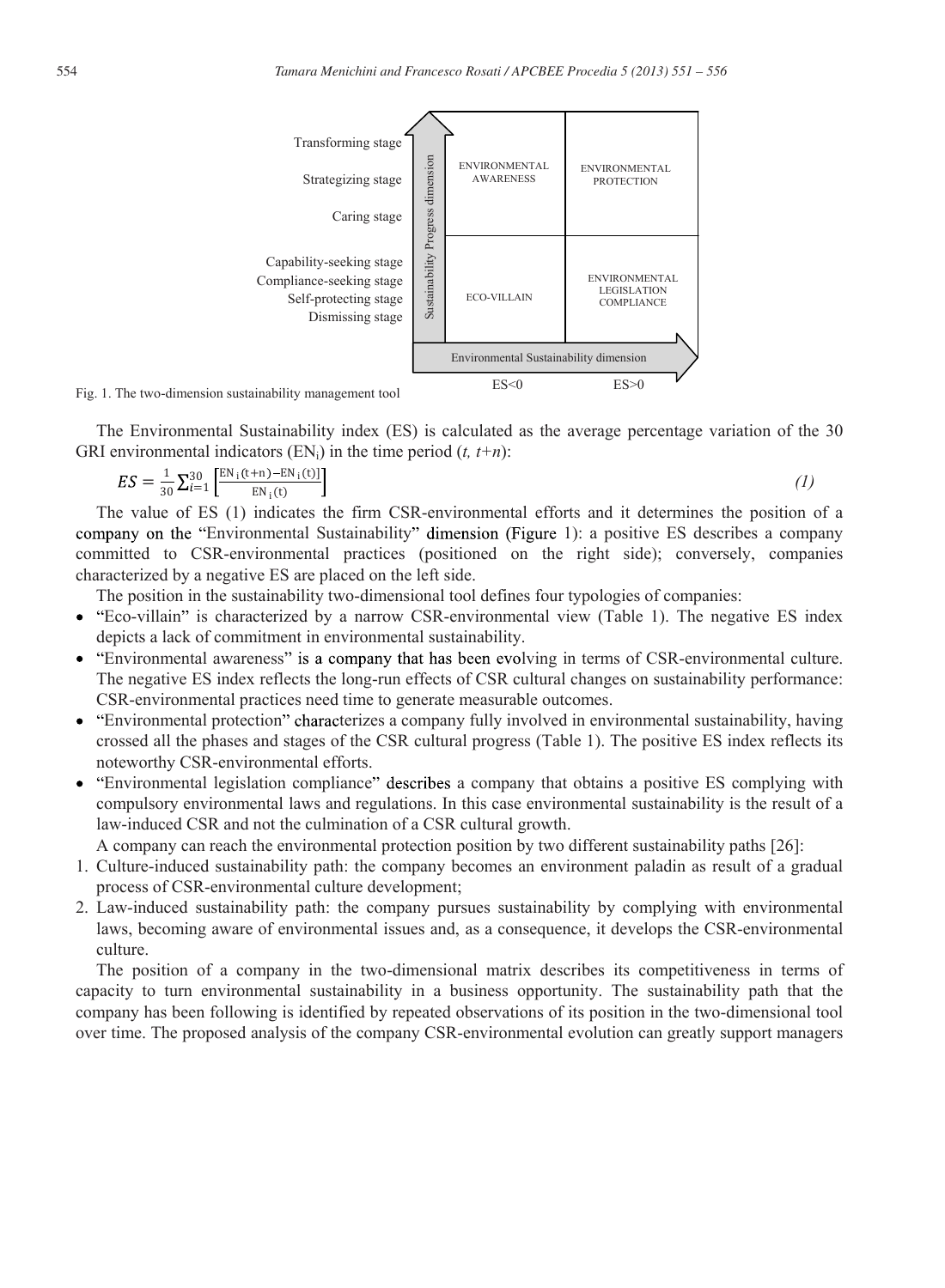in sustainability management. Finally, the tool can be considered as a roadmap for assessing the relationship between firm sustainability philosophy and company CSR commitment, turning CSR-driven opportunities in competitive advantages.

## **4. Conclusions**

In this paper, we propose a tool for sustainability management to support managers of companies characterized by a high environmental impact. The two-dimensional tool allows to assess jointly CSRenvironmental commitment and business opportunities, for positioning a company among competitors and for suggesting sustainability paths. The position that a company occupies in the CSR two-dimensional model describes both its actual CSR-environmental cultural stage and its commitment to environmental sustainability. The analysis evidences that a company can become environmental responsible ("environmental" protection") and gain competitive advantage, following either a law-induced or a cultural-induced evolutionary path.

### **References**

[1] Clarke T, Clegg S. Management paradigms for the new millennium. *International Journal of Management Reviews* 2000;**2**(1):45 64.

[2] Stern N. *Stern review on the economics of climate change*. London, UK: HM Treasury Cabinet Office; 2006.

[3] The Economist. *A change in climate: The greening of corporate responsibility*. 2008, January 17. Special report: CSR.

[4] DesJardins JR. *Business, ethics, and the environment: Imagining a sustainable future*. Upper Saddle River, NJ: Pearson Prentice Hall; 2007.

[5] Seuring S, Sarkis J, Muller M, Rao P. Sustainability and supply chain management - An introduction to the special issue. *Journal of Cleaner Production 2008*;16(15):1545-1551.

[6] Calabrese A, Gastaldi M, Levialdi Ghiron L. Real options model to evaluate infrastructure flexibility: An application to photovoltaic technology. *International Journal of Technology Management* 2005;29(1-2):173-191.

[7] Capece G, Cricelli L, Di Pillo F, Levialdi N. New regulatory policies in Italy: Impact on financial results, on liquidity and profitability of natural gas retail companies. *Utilities Policy* 2012; doi:10.1016/j.jup.2012.03.001.

[8] Costanza R. *Ecological economics: the science and management of sustainability*. Columbia University Press; 1991.

[9] World Commission on Environment and Development. Our Common Future. Oxford, University Press; 1987.

[10] Robinson J. Squarring the circle? Some thoughts on the idea of sustainable development. *Ecological Economics* 2004;48(4):369-384.

[11] Ahmed MD, Sundaram D. Sustainability modelling and reporting: From roadmap to implementation. *Decision Support Systems* 2012;**53:**611 624.

[12] Steverman B. BP disaster vexes socially responsible investors. *Bloomberg Businessweek* (Online ed.) 2010.

[13] Entine J. The myth of social investing: A critique of its practices and consequences for corporate social performance research. *Organization & Environment* 2003;16:352-368.

[14] Orlitzky M. Corporate social performance and financial performance: A research synthesis. In Crane A, McWilliams A, Matten D, Moon J, Siegel D (Eds.). *The Oxford handbook of corporate social responsibility*, Oxford, UK: Oxford University Press; 2008, p. 113 - 134.

[15] Calabrese A, Scoglio F. Reframing the past: a new approach in service quality assessment. *Total Quality Management & Business Excellence* 2012. doi:10.1080/14783363.2012.733259.

[16] Costa R, Evangelista S. An AHP approach to assess brand intangible assets. *Measuring Business Excellence* 2008;**12**(2):68 78.

[17] Costa R. Assessing Intellectual Capital efficiency and productivity: an application to the Italian yacht manufacturing sector. *Expert Systems With Applications* 2012;39:7255-7261.